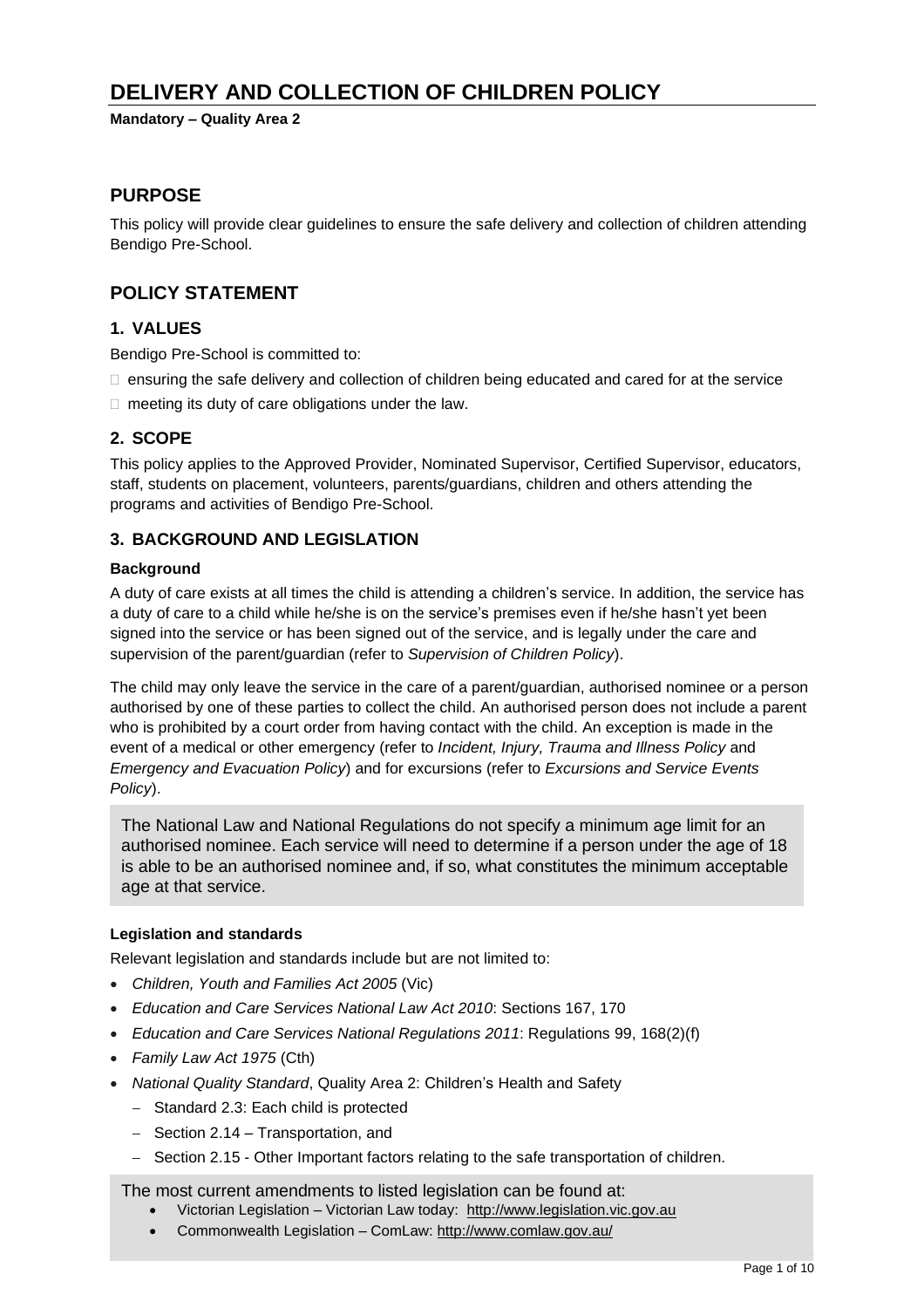#### **1. DEFINITIONS**

The terms defined in this section relate specifically to this policy. For commonly used terms e.g. Approved Provider, Nominated Supervisor, Regulatory Authority etc. refer to the *General Definitions* section of this manual.

**Attendance record:** Kept by the service to record details of each child attending the service including name, time of arrival and departure, signature of person delivering and collecting the child or of the Nominated Supervisor or educator (Regulation 158(1)).

**Authorised nominee:** (In relation to this policy) a person who has been given written authority by the parents/guardians of a child to collect that child from the education and care service. These details will be on the child's enrolment form.

The National Law and National Regulations do not specify a minimum age limit for an authorised nominee. Each service will need to determine if a person under the age of 18 is able to be an authorised nominee and, if so, what constitutes the minimum acceptable age at that service.

**Duty of care:** A common law concept that refers to the responsibilities of organisations to provide people with an adequate level of protection against harm and all reasonable foreseeable risk of injury.

**Inappropriate person:** A person who may pose a risk to the health, safety or wellbeing of any child attending the education and care service, or whose behaviour or state of mind make it inappropriate for him/her to be on the premises e.g. a person under the influence of drugs or alcohol (Act 171(3)).

**Incident, Injury, Trauma and Illness Record:** Contains details of any incident, injury, trauma or illness that occurs while the child is being educated and cared for by the service. Any incident, injury, trauma or illness must be recorded as soon as is practicable but not later than 24 hours after the occurrence. Details required include the:

- name and age of the child
- circumstances leading to the incident, injury, trauma or illness (including any symptoms)
- time and date
- details of action taken by the service including any medication administered, first aid provided or medical personnel contacted
- details of any witnesses
- names of any person the service notified or attempted to notify, and the time and date of this
- signature of the person making the entry, and time and date of this.

These details must be kept for the period of time specified in Regulation 183. A sample *Incident, Injury, Trauma and Illness Record* is available on the ACECQA website.

**Medication record:** Contains details for each child to whom medication is to be administered by the service. This includes the child's name, signed authorisation to administer medication and a record of the medication administered, including time, date, dosage, manner of administration, name and signature of person administering the medication and of the person checking the medication if required (Regulation 92). A sample medication record is available on the ACECQA website.

**Serious incident:** An incident resulting in the death of a child, or an injury, trauma or illness for which the attention of a registered medical practitioner, emergency services or hospital is sought or should have been sought. This also includes an incident in which a child appears to be missing, cannot be accounted for, is removed from the service in contravention of the regulations or is mistakenly locked in/out of the service premises (Regulation 12). A serious incident should be documented in an *Incident, Injury, Trauma and Illness Record* (sample form available on the ACECQA website) as soon as possible and within 24 hours of the incident. The Regulatory Authority (DET) must be notified within 24 hours of a serious incident occurring at the service (Regulation 176(2)(a)). Records are required to be retained for the periods specified in Regulation 183.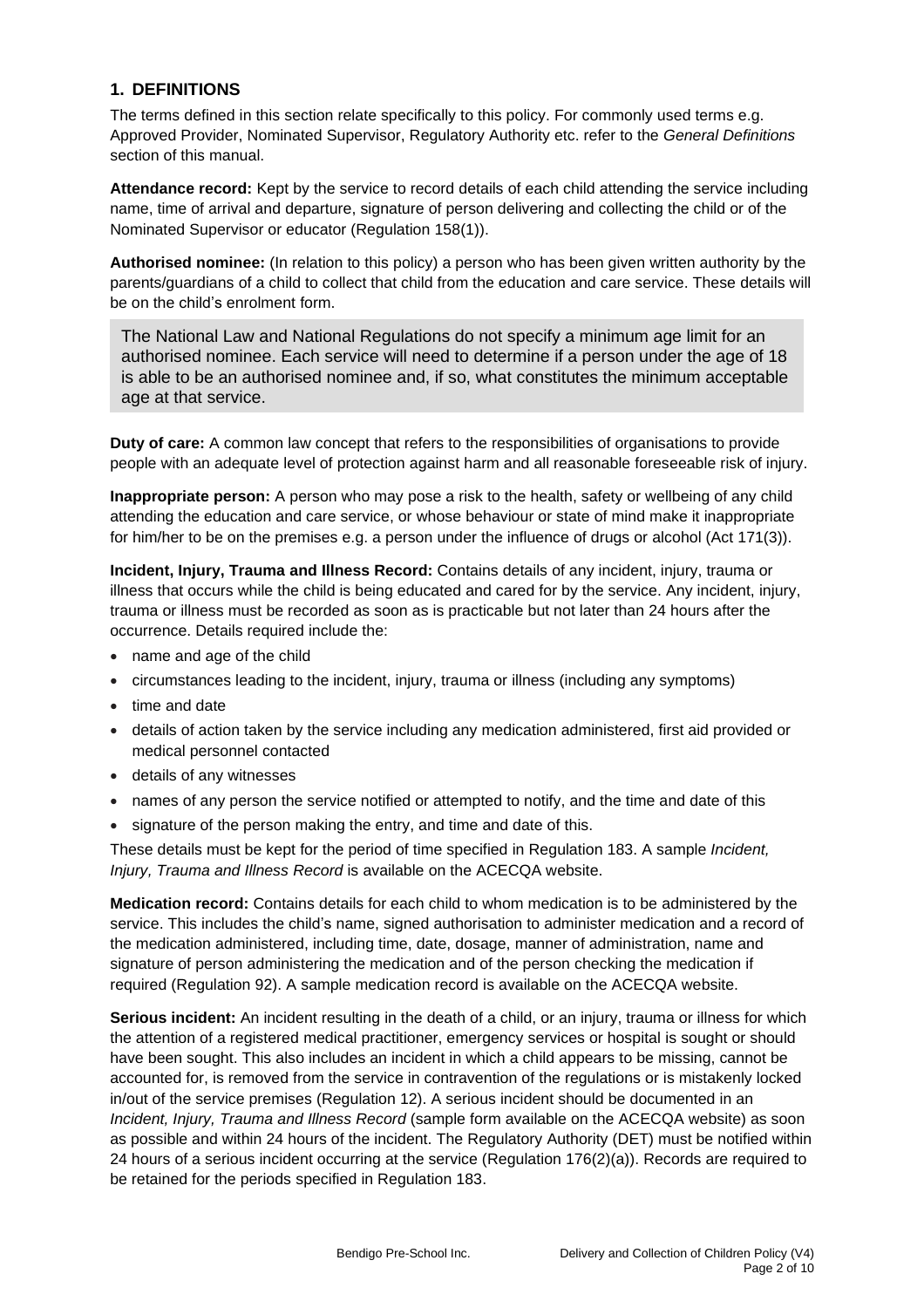**Unauthorised person:** (in relation to this policy) is any person who has not been listed as an authorised nominee on the child's enrolment form.

## **2. SOURCES AND RELATED POLICIES**

#### **Sources**

- Australian Children's Education and Care Quality Authority (ACECQA): [www.acecqa.gov.au](http://www.acecqa.gov.au/)
- Department of Education and Training (DET), Licensed Children's Services, phone 1300 307 415 or email [licensed.childrens.services@edumail.vic.gov.au](mailto:licensed.childrens.services@edumail.vic.gov.au)

#### **Service policies**

- *Acceptance and Refusal of Authorisations Policy*
- *Child Safe Environment Policy*
- *Dealing with Medical Conditions Policy*
- *Emergency and Evacuation Policy*
- *Enrolment and Orientation Policy*
- *Excursions and Service Events Policy*
- *Fees Policy*
- *Incident, Injury, Trauma and Illness Policy*
- *Privacy and Confidentiality Policy*
- *Road Safety and Safe Transport Policy*
- *Supervision of Children Policy*

# Procedures

#### **The Approved Provider is responsible for:**

- ensuring parents/guardians have completed the authorised nominee (refer to *Definitions*) section of their child's enrolment form, and that the form is signed and dated (refer to *Enrolment and Orientation Policy*)
- providing an attendance record (refer to *Definitions*) that meets the requirements of Regulation 158(1) and is signed by the parent/guardian or authorised nominee on delivery and collection of their child from the service every day
- ensuring a child does not leave the service except with a parent/guardian or authorised nominee, or with the written authorisation of one of these (refer to Attachment 2 – Authorisation Form) or in the case of a medical or other emergency (Regulation 99) (refer to *Acceptance and Refusal of Authorisations Policy*, *Dealing with Medical Conditions Policy*, *Incident, Injury Trauma and Illness Policy* and *Child Safe Environment Policy*)
- ensuring a child is not taken outside the service premises on an excursion except with the written authorisation of a parent/guardian or authorised nominee (refer to *Excursions and Service Events Policy*)
- ensuring authorisation procedures are in place for excursions and other service events (refer to *Excursions and Service Events Policy*)
- ensuring that there are procedures in place when a child is given into the care of another person, such as for a medical or other emergency (refer to *Emergency and Evacuation Policy* and *Incident, Injury, Trauma and Illness Policy*)
- ensuring that there are procedures in place when a parent/guardian or authorised nominee telephones the service to advise that a person not listed on their child's enrolment form will be collecting their child (refer to Attachment 1 – Authorisation procedures)
- ensuring that parents/guardians or authorised nominees are contacted in the event that an unauthorised person arrives to collect a child from the service, and that appropriate procedures are followed (refer to Attachment 1 – Authorisation procedures)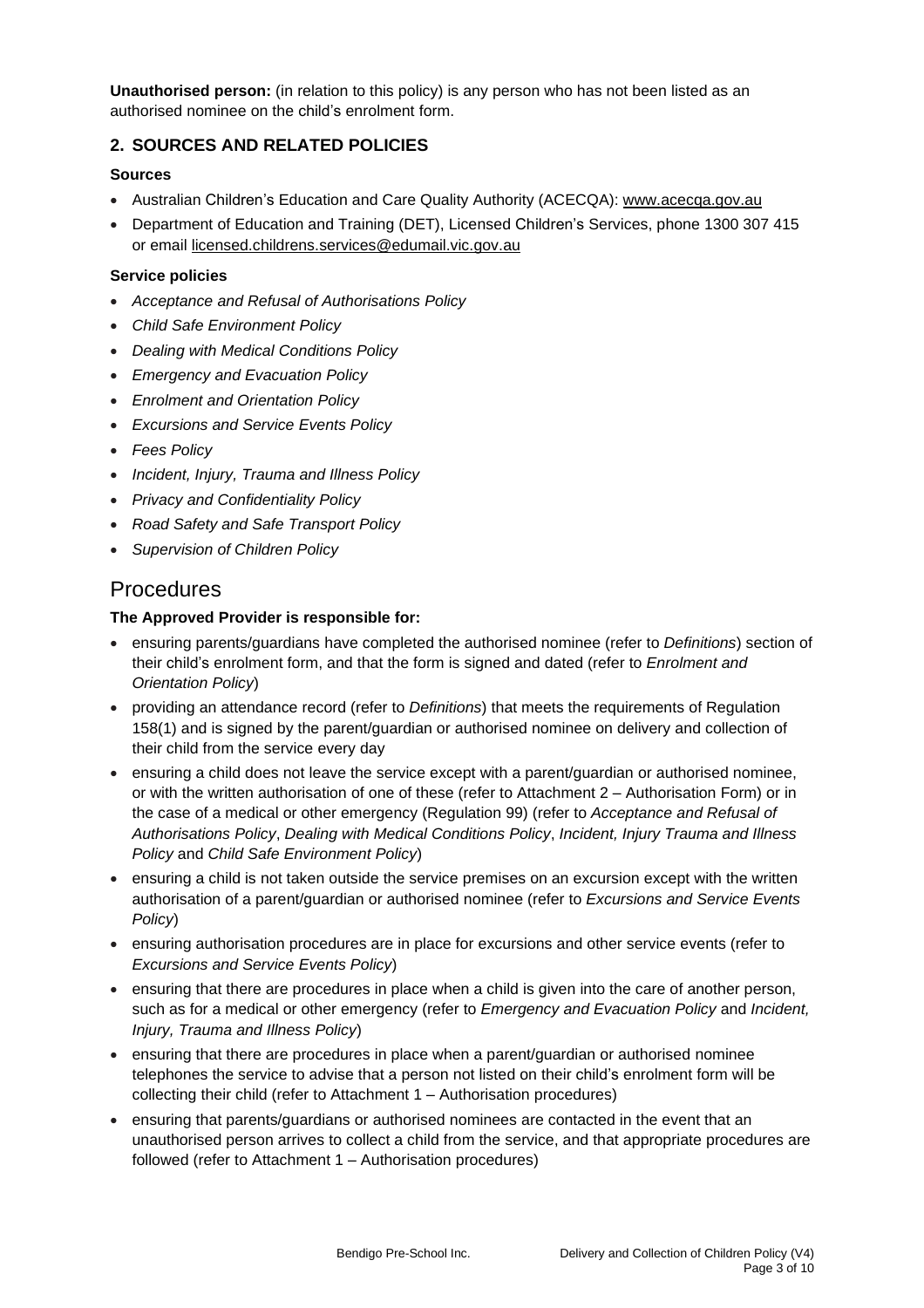- ensuring that there are procedures in place if an inappropriate person (refer to *Definitions*) attempts to collect a child from the service (refer to Attachment 3 – Procedures to ensure the safe collection of children)
- keeping a written record of all visitors to the service, including time of arrival and departure
- ensuring procedures are in place for the care of a child who has not been collected from the service on time (refer to Attachment 4 – Procedures for the late collection of children)
- ensuring that the educator-to-child ratios are maintained at all times children are in attendance at the service (including when children are collected late from the service) according to the requirements of Regulations 123 and 360 (refer also to *Supervision of Children Policy*)
- notifying DET in writing within 24 hours, and the parents as soon as is practicable, in the event of a serious incident (refer to *Definitions*), including when a child has left the service unattended by an adult or with an unauthorised person (Regulations 12, 86, 176)
- providing parents/guardians with information regarding procedures for delivery and collection of children prior to their child's commencement at the service
- ensuring that educators and staff comply with the service's *Road Safety and Safe Transport Policy*
- encouraging parents/guardians to comply with the service's *Road Safety and Safe Transport Policy*.

### **The Nominated Supervisor is responsible for:**

- ensuring a child does not leave the service except with a parent/guardian or authorised nominee, or with the written authorisation of one of these (refer to Attachment 2 – Authorisation Form) or in the case of a medical or other emergency (refer to *Acceptance and Refusal of Authorisations Policy*, *Dealing with Medical Conditions Policy*, *Incident, Injury Trauma and Illness Policy* and *Child Safe Environment Policy*)
- ensuring a child is not taken outside the service premises on an excursion except with the written authorisation of a parent/guardian or authorised nominee (refer to *Excursions and Service Events Policy*)
- ensuring that educator-to-child ratios are maintained at all times children are in attendance at the service (including when children are collected late from the service) according to the requirements of Regulations 123 and 360 (refer also to *Supervision of Children Policy*)
- ensuring children are adequately supervised at all times (refer to *Supervision of Children Policy*)
- following the authorisation procedures listed in Attachment 1
- following the procedures to ensure the safe collection of children (refer to Attachment 3 Procedures to ensure the safe collection of children)
- following the procedures for late collection of children (refer to Attachment 4 Procedures for the late collection of children)
- ensuring that educators and staff comply with the service's *Road Safety and Safe Transport Policy*
- encouraging parents/guardians to comply with the service's *Road Safety and Safe Transport Policy*.

#### **Certified Supervisors and other educators are responsible for:**

- ensuring the attendance record is signed by the parent/guardian, authorised nominee, Nominated Supervisor or an educator, detailing the child's time of arrival and departure from the service (Regulation 158(1))
- developing safety procedures for the mass arrival and departure of children from the service
- refusing to allow a child to depart from the service with a person who is not the parent/guardian or authorised nominee, or where there is not written authorisation of one of these (refer to Attachment 2 – Authorisation Form) (refer also to *Acceptance and Refusal of Authorisations Policy*)
- implementing the authorisation procedures outlined in Attachment 1 in the event that a parent/guardian or authorised nominee telephones the service to advise that a person not listed on their child's enrolment form will be collecting their child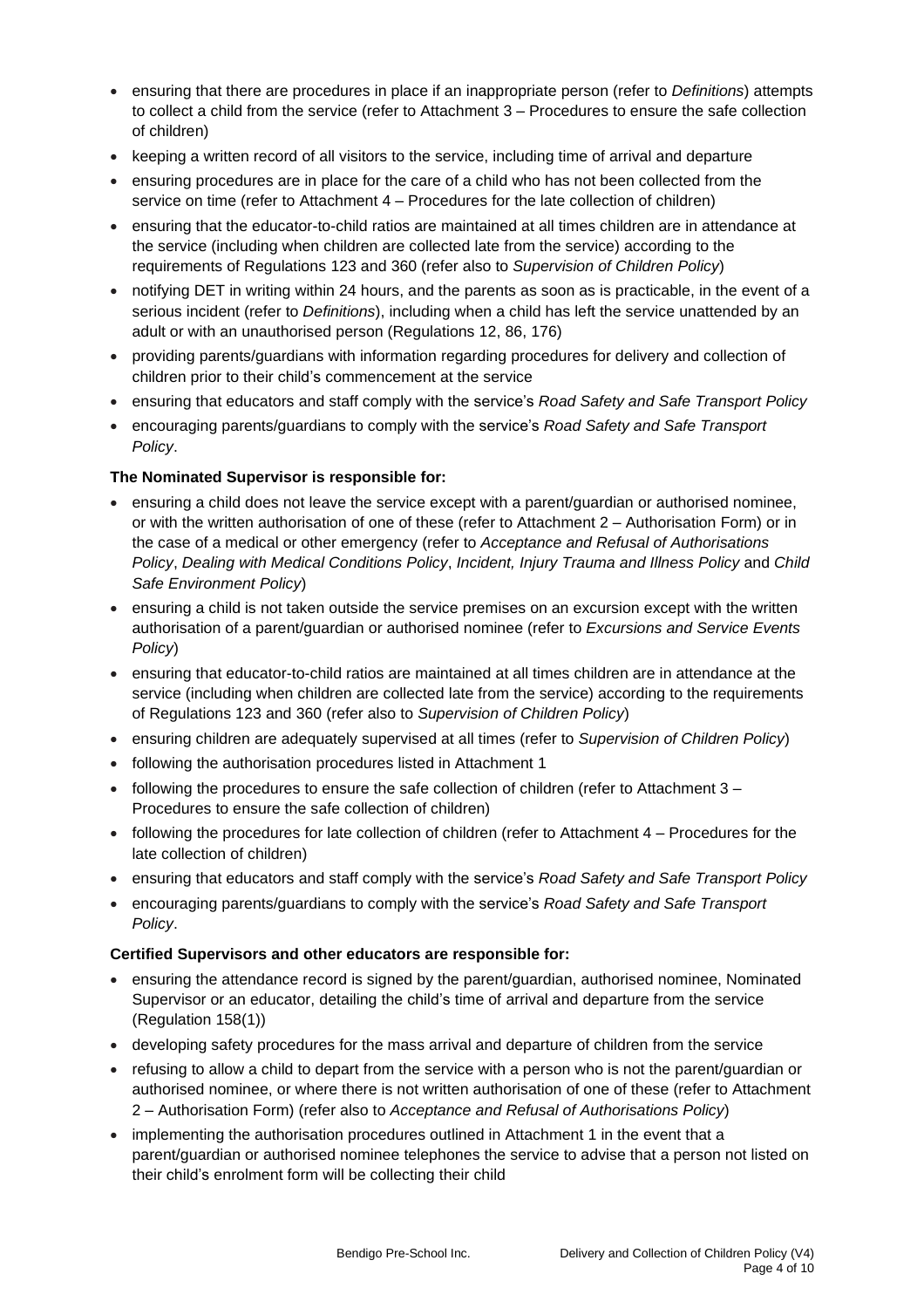- following the authorisation procedures (Attachment 1) and contacting the parents/guardians or authorised nominees if an unauthorised person arrives to collect a child from the service
- following procedures in the event that an inappropriate person (refer to *Definitions*) attempts to collect a child from the service (refer to Attachment 3 – Procedures to ensure the safe collection of children)
- informing the Approved Provider as soon as is practicable, but within 24 hours, if a child has left the service unattended by an adult or with an unauthorised person (refer to *Definitions*)
- following procedures for the late collection of children (refer to Attachment 4 Procedures for the late collection of children)
- maintaining educator-to-child ratios at all times children are in attendance at the service (including when children are collected late from the service)
- ensuring the entry/exit doors and gates are kept closed during program hours
- displaying an up-to-date list of the telephone numbers of the Approved Provider, DET, Child FIRST, DHS Child Protection Service and the local police station
- complying with the service's *Road Safety and Safe Transport Policy*.

#### **Parents/guardians are responsible for:**

- completing and signing the authorised nominee section of their child's enrolment form before their child attends the service
- signing and dating permission forms for excursions
- signing the attendance record as their child arrives at and departs from the service
- ensuring educators are aware that their child has arrived at/been collected from the service
- collecting their child on time at the end of each session/day
- alerting educators if they are likely to be late collecting their child
- providing written authorisation where children require medication to be administered by educators/staff, and signing and dating it for inclusion in the child's medication record (refer to *Definitions*)
- supervising their own child before signing them into the program and after they have signed them out of the program
- familiarising themselves with the service's *Road Safety and Safe Transport Policy*
- supervising other children in their care, including siblings, while attending or assisting at the service
- paying a late-collection fee if required by the service's *Fees Policy*.

#### **Volunteers and students, while at the service, are responsible for following this policy and its procedures.**

## **Evaluation**

In order to assess whether the values and purposes of the policy have been achieved, the Approved Provider will:

- regularly seek feedback from everyone affected by the policy regarding its effectiveness
- monitor the implementation, compliance, complaints and incidents in relation to this policy
- keep the policy up to date with current legislation, research, policy and best practice
- revise the policy and procedures as part of the service's policy review cycle, or as required
- notify parents/guardians at least 14 days before making any changes to this policy or its procedures.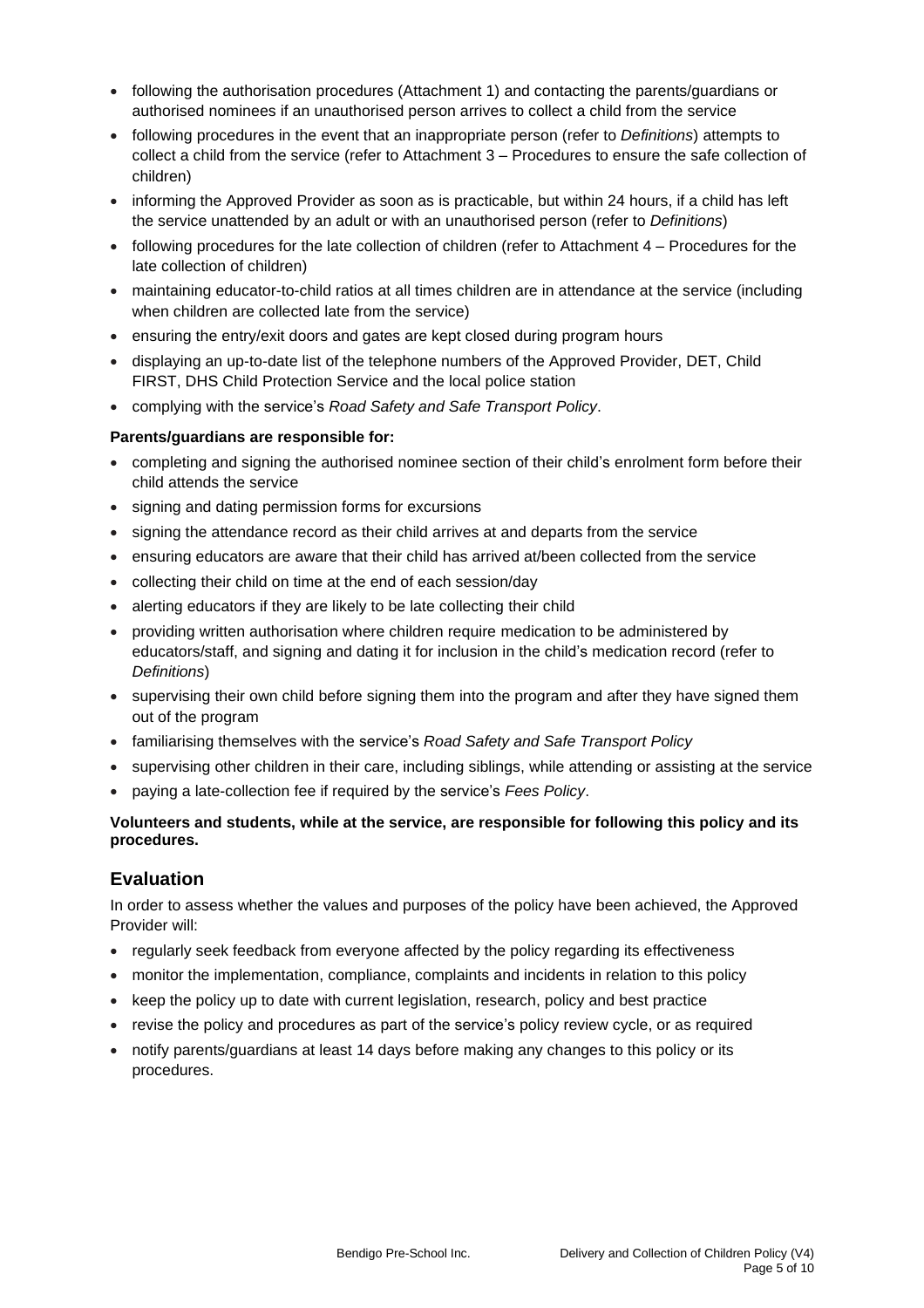## **Attachments**

- Attachment 1: Authorisation procedures
- Attachment 2: Authorisation Form
- Attachment 3: Procedures to ensure the safe collection of children
- Attachment 4: Procedures for the late collection of children

### Authorisation

This policy was adopted by the Approved Provider of Bendigo Pre-School on 10/11/2020.

Review date: **August 2023**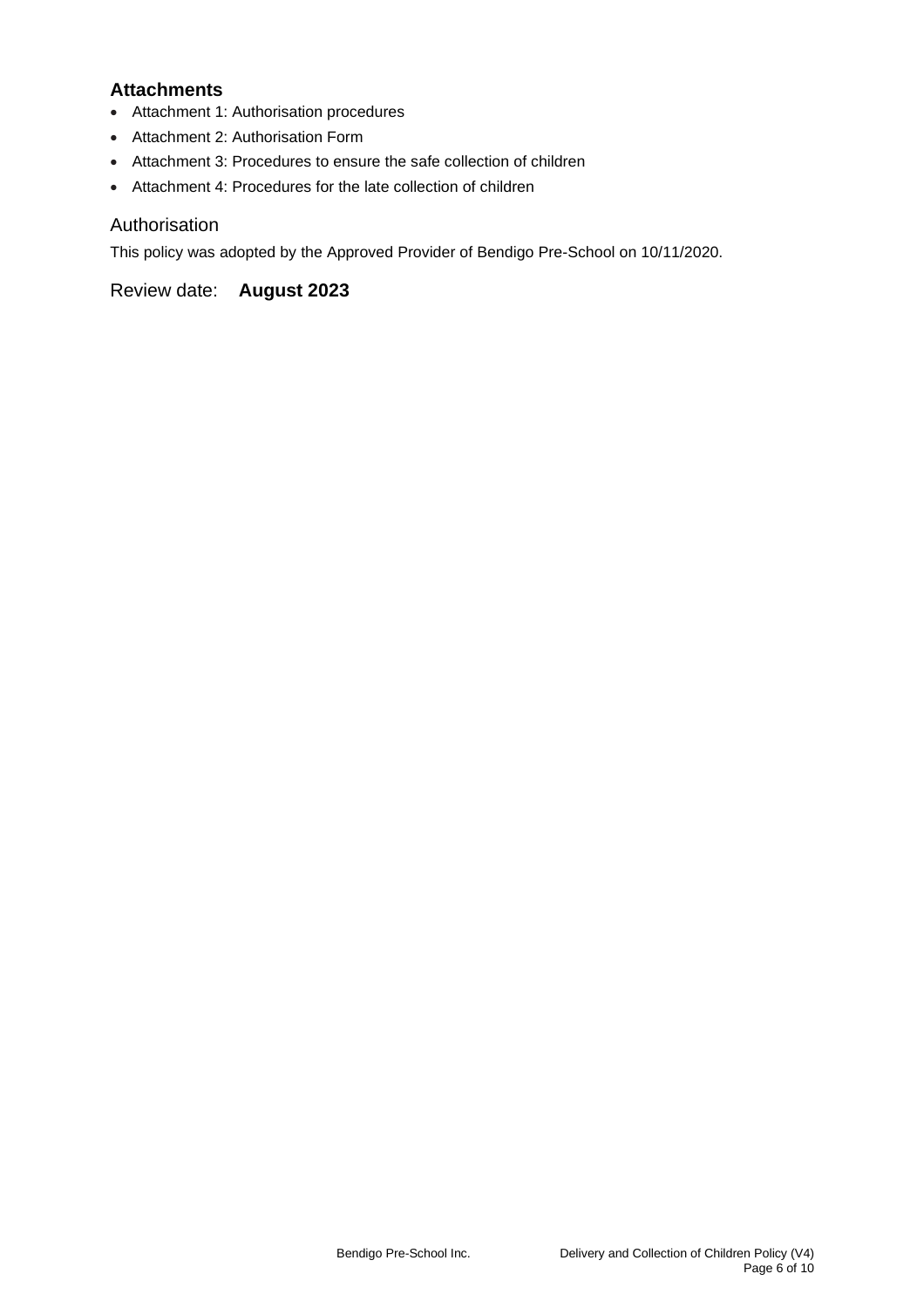#### **These procedures are to be followed when a child is collected by an unauthorised person, including where a parent/guardian or authorised nominee telephones the service to notify that such a person will be collecting their child.**

The Nominated Supervisor will:

- 1. request that the parent/guardian or authorised nominee email or fax the authorisation if it is possible to do so, detailing the name, address and telephone number of the person who will be collecting the child
- 2. accept a verbal authorisation if it is not possible for the parent/guardian or authorised nominee to provide authorisation via email or fax, provided the following procedure is followed:
	- 2.1 all details of the person collecting the child, including the name, address and telephone number of the person must be obtained
	- 2.2 two educators take the verbal authorisation message (recommended by DET)
	- 2.3 the verbal authorisation is documented and stored with the child's enrolment record for follow-up
	- 2.4 photo identification is obtained to confirm the person's identity on arrival at the service
	- 2.5 ensure that parents/guardians or authorised nominees follow up a verbal authorisation by completing an Authorisation Form (Attachment 2) when next at the service, or by adding details of the new authorised nominee to the child's enrolment form
- 3. ensure that fax or email authorisation is stored with the child's enrolment record
- 4. ensure the attendance record is completed prior to child leaving the service
- 5. refuse to release a child where authorisation is not/cannot be provided by the parent/guardian or authorised nominee
- 6. contact police if the safety of the child or service staff is threatened
- 7. implement late collection procedures (refer to Attachment 4) if required
- 8. notify the Approved Provider in the event that written authorisation is not provided for further follow-up.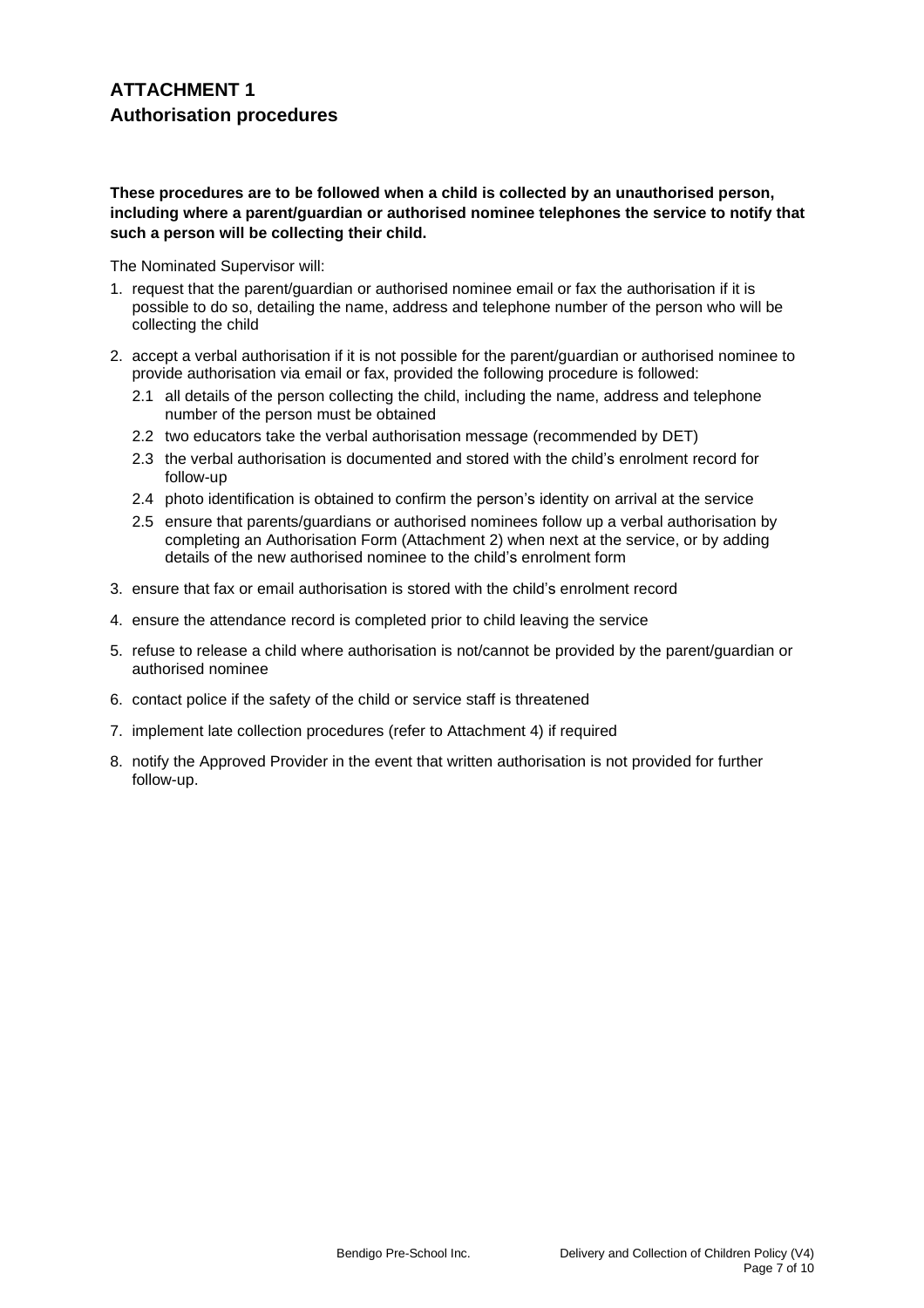# **ATTACHMENT 2 Authorisation Form**

## **Authorisation form**

To be used as a follow-up to a verbal/email/fax authorisation when the parent/guardian or authorised nominee is next at the service

|                                                                                                                                                                         | authorised by telephone/email/fax (please circle) |
|-------------------------------------------------------------------------------------------------------------------------------------------------------------------------|---------------------------------------------------|
| be                                                                                                                                                                      |                                                   |
| collected from Bendigo Pre-School on [Date] by:                                                                                                                         |                                                   |
| Name:                                                                                                                                                                   |                                                   |
| Address:                                                                                                                                                                |                                                   |
| Telephone number:                                                                                                                                                       |                                                   |
| This was a one-off occasion and this person is not to be included on my child's enrolment form as an<br>authorised nominee to collect my child on an ongoing basis.     |                                                   |
| Signed:                                                                                                                                                                 |                                                   |
| Date:<br><u> 1980 - Johann Barbara, margaret eta biztanleria (h. 1980).</u>                                                                                             |                                                   |
| This form will be attached to the child's enrolment form.                                                                                                               |                                                   |
| <b>Authorisation form</b><br>To be used where the parent/guardian or authorised nominee is able to provide prior written<br>authorisation                               |                                                   |
|                                                                                                                                                                         |                                                   |
| Name:                                                                                                                                                                   |                                                   |
| Address:                                                                                                                                                                |                                                   |
|                                                                                                                                                                         |                                                   |
| to collect my child/ren (write name/s)                                                                                                                                  |                                                   |
| from Bendigo Pre-School on [Date].                                                                                                                                      |                                                   |
| This will be a one-off occasion and this person is not to be included on my child's enrolment form as<br>an authorised nominee to collect my child on an ongoing basis. |                                                   |
| Signed:<br><u> 2000 - Jan James James James James James James James James James James James James James James James James J</u>                                         | (Parent/guardian or authorised nominee)           |
| Date:                                                                                                                                                                   |                                                   |
| This form will be attached to the child's enrolment form.                                                                                                               |                                                   |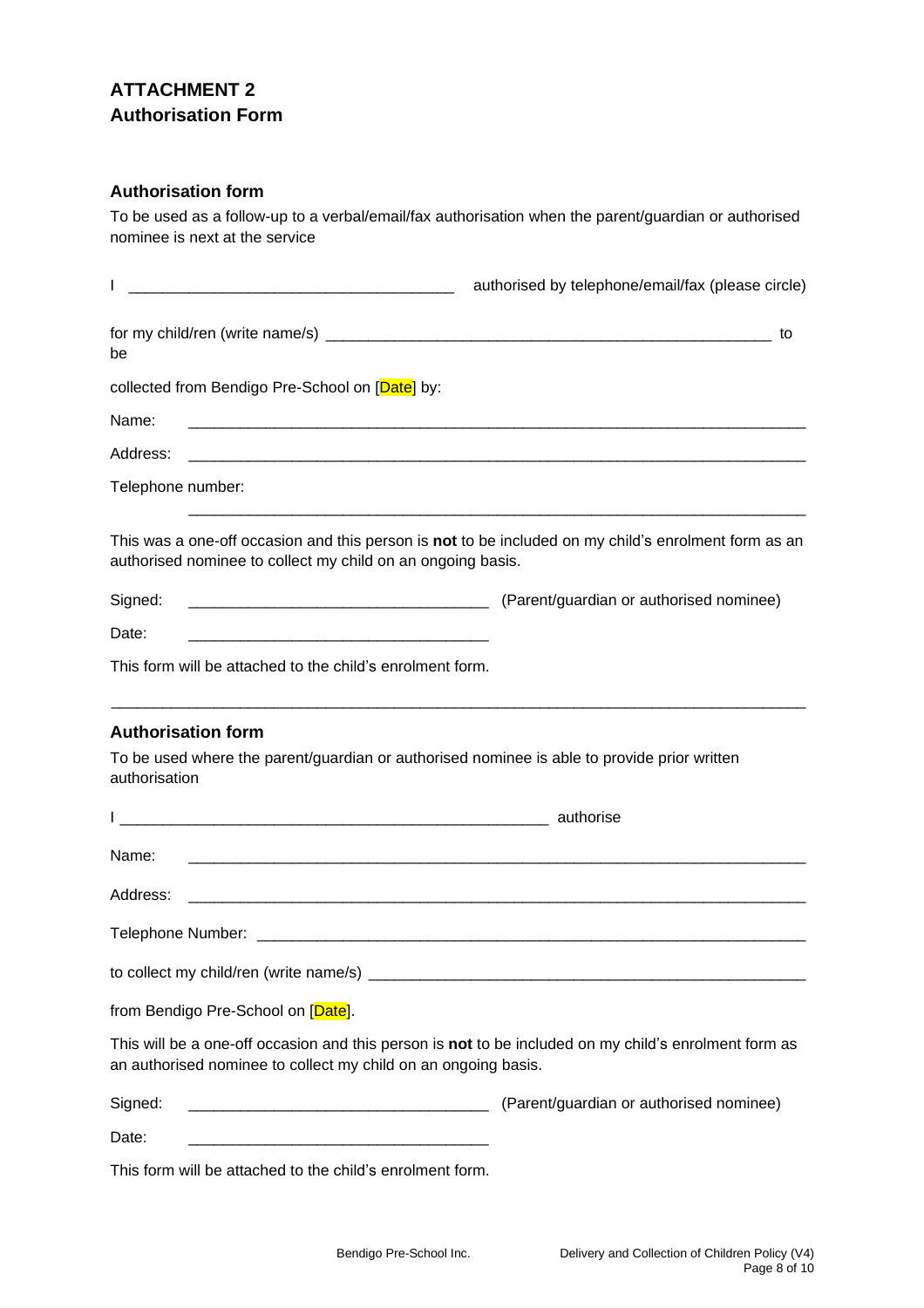## **ATTACHMENT 3 Procedures to ensure the safe collection of children**

Early childhood professionals have a duty of care not to endanger children at the service by knowingly placing them in a situation that could reasonably be expected to be dangerous, including releasing a child into the care of an inappropriate person (refer to *Definitions*).

Where an educator believes that the parents/guardians or authorised nominee may be ill, affected by alcohol or drugs, or not able to safely care for the child, the following procedures must be followed.

- Consult with the Nominated Supervisor or the Approved Provider, if possible.
- Advise the person collecting the child of their concerns and suggest contacting an alternative authorised nominee to collect the child.
- If the Nominated Supervisor or the Approved Provider fears for the safety of the child, themselves or other service staff at any time, contact the police immediately.
- Complete the *Incident, Injury, Trauma and Illness Record* and file with the child's enrolment form.
- Inform the Approved Provider as soon as is practicable, and at least within 24 hours of the incident.
- Inform the Regulatory Authority (DET) within 24 hours of a serious incident occurring (refer to *Definitions*).